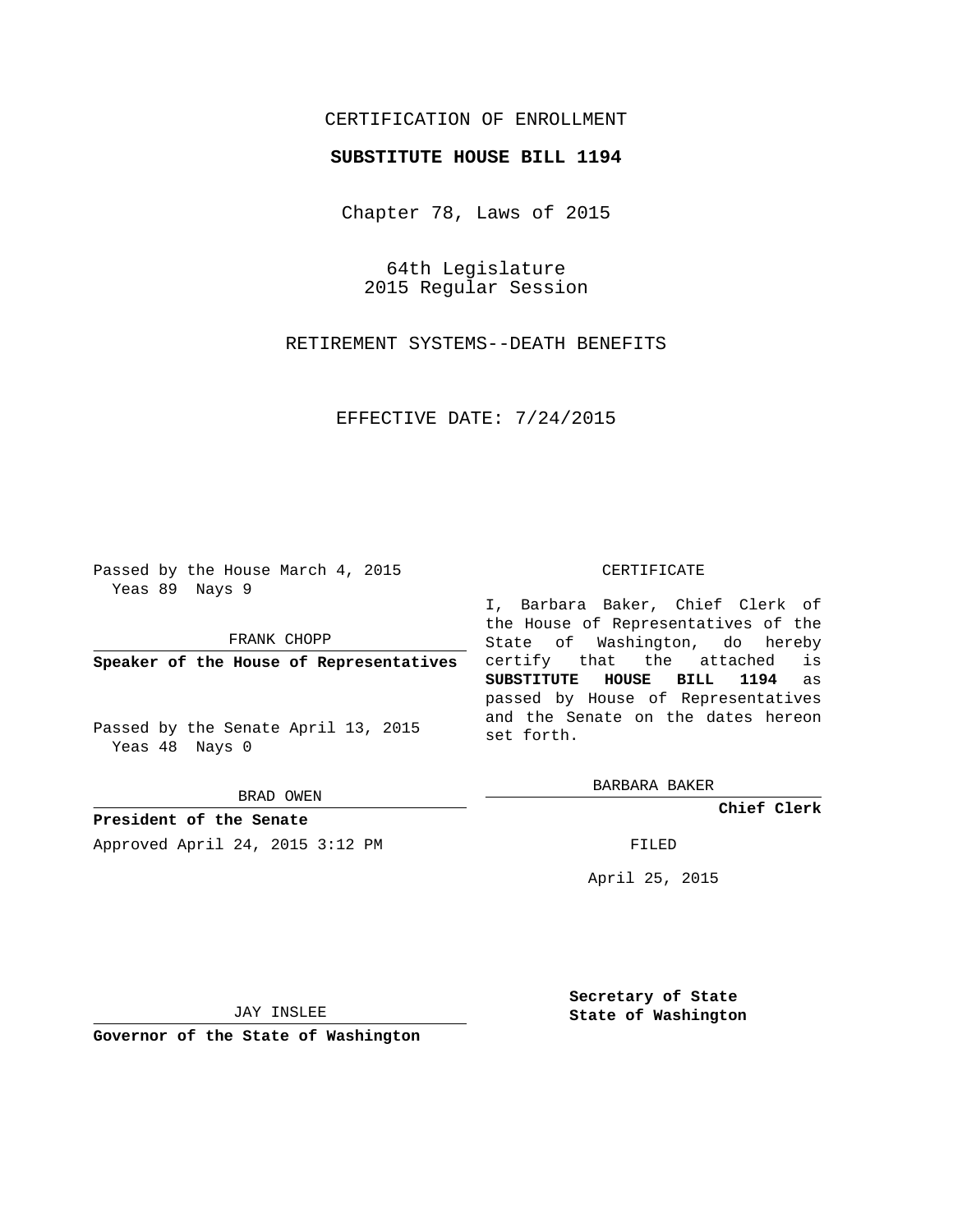# **SUBSTITUTE HOUSE BILL 1194**

Passed Legislature - 2015 Regular Session

# **State of Washington 64th Legislature 2015 Regular Session**

**By** House Labor (originally sponsored by Representatives Kirby, Holy, Van De Wege, Hayes, Stokesbary, Fitzgibbon, and Bergquist; by request of LEOFF Plan 2 Retirement Board)

READ FIRST TIME 02/12/15.

 AN ACT Relating to the death benefits of a surviving spouse of a member of the law enforcement officers' and firefighters' retirement system or the state patrol retirement system; and amending RCW 4 41.26.510 and 43.43.285.

BE IT ENACTED BY THE LEGISLATURE OF THE STATE OF WASHINGTON:

 **Sec. 1.** RCW 41.26.510 and 2010 c 261 s 1 are each amended to 7 read as follows:

 (1) Except as provided in RCW 11.07.010, if a member or a vested member who has not completed at least ten years of service dies, the amount of the accumulated contributions standing to such member's credit in the retirement system at the time of such member's death, less any amount identified as owing to an obligee upon withdrawal of accumulated contributions pursuant to a court order filed under RCW 41.50.670, shall be paid to the member's estate, or such person or persons, trust, or organization as the member shall have nominated by written designation duly executed and filed with the department. If there be no such designated person or persons still living at the time of the member's death, such member's accumulated contributions standing to such member's credit in the retirement system, less any amount identified as owing to an obligee upon withdrawal of accumulated contributions pursuant to a court order filed under RCW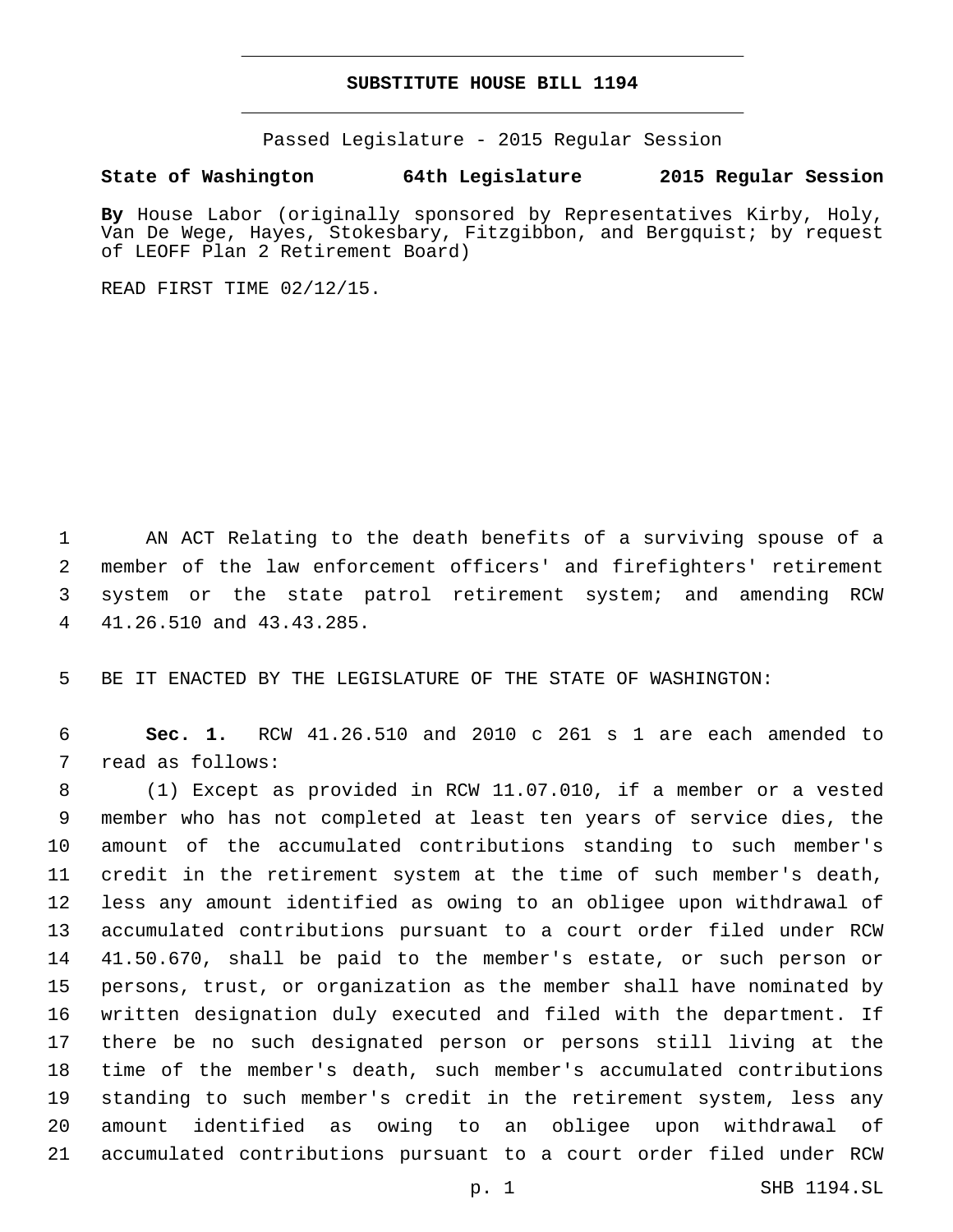41.50.670, shall be paid to the member's surviving spouse or domestic partner as if in fact such spouse or domestic partner had been nominated by written designation, or if there be no such surviving spouse or domestic partner, then to such member's legal 5 representatives.

 (2) Except as provided in subsection (4) of this section, if a member who is killed in the course of employment or a member who is eligible for retirement or a member who has completed at least ten years of service dies, the surviving spouse, domestic partner, or eligible child or children shall elect to receive either:

 (a) A retirement allowance computed as provided for in RCW 41.26.430, actuarially reduced by the amount of any lump sum benefit identified as owing to an obligee upon withdrawal of accumulated contributions pursuant to a court order filed under RCW 41.50.670 and actuarially adjusted to reflect a joint and one hundred percent survivor option under RCW 41.26.460 and if the member was not eligible for normal retirement at the date of death a further reduction as described in RCW 41.26.430; if a surviving spouse or domestic partner who is receiving a retirement allowance dies leaving a child or children of the member under the age of majority, then such child or children shall continue to receive an allowance in an amount equal to that which was being received by the surviving spouse or domestic partner, share and share alike, until such child or children reach the age of majority; if there is no surviving spouse or domestic partner eligible to receive an allowance at the time of the member's death, such member's child or children under the age of majority shall receive an allowance share and share alike calculated as herein provided making the assumption that the ages of the spouse or domestic partner and member were equal at the time of the member's 30 death; or

 (b)(i) The member's accumulated contributions, less any amount identified as owing to an obligee upon withdrawal of accumulated contributions pursuant to a court order filed under RCW 41.50.670; or

 (ii) If the member dies on or after July 25, 1993, one hundred fifty percent of the member's accumulated contributions, less any amount identified as owing to an obligee upon withdrawal of accumulated contributions pursuant to a court order filed under RCW 41.50.670. Any accumulated contributions attributable to restorations made under RCW 41.50.165(2) shall be refunded at one hundred percent.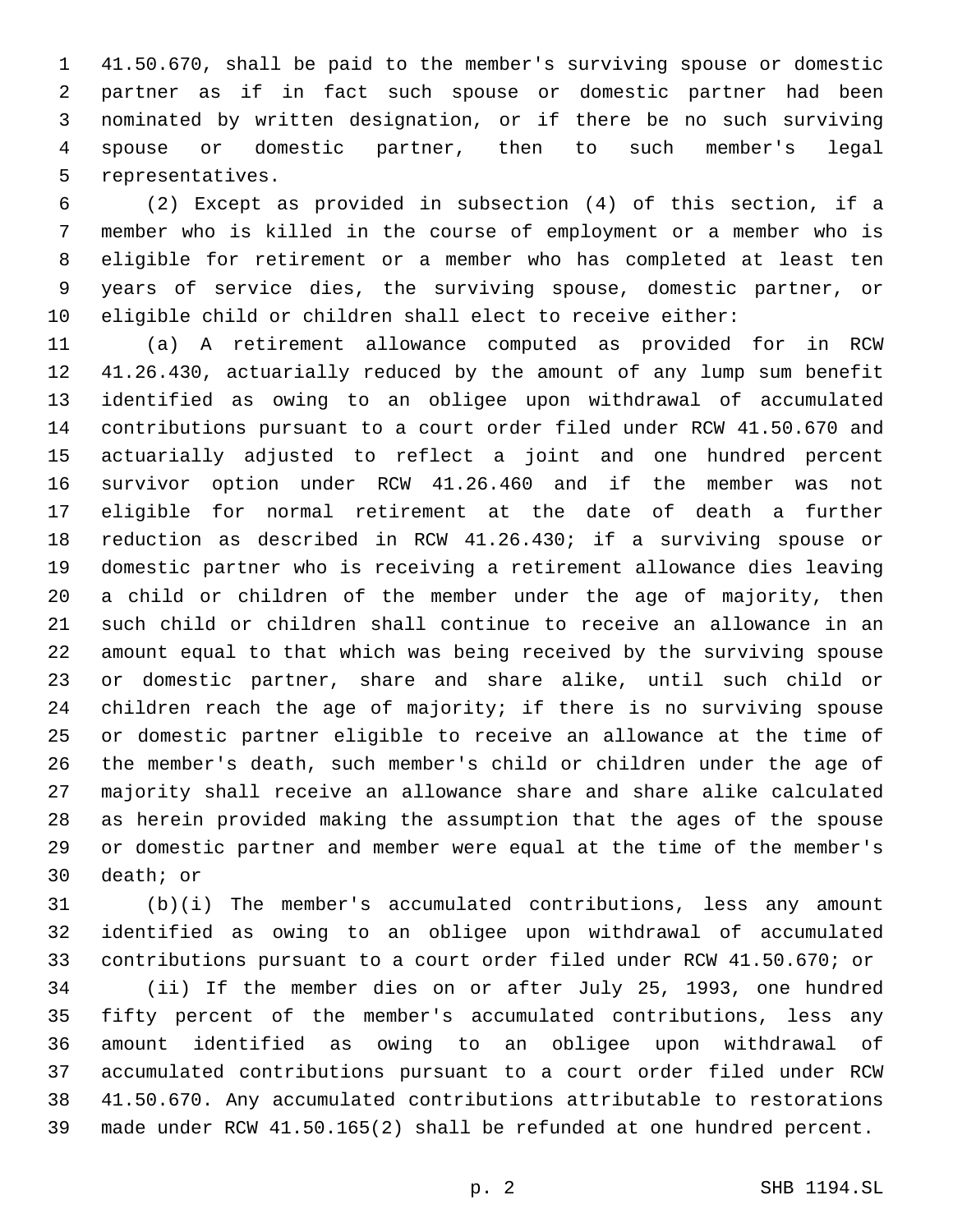(3) If a member who is eligible for retirement or a member who has completed at least ten years of service dies after October 1, 1977, and is not survived by a spouse, domestic partner, or an eligible child, then the accumulated contributions standing to the member's credit, less any amount identified as owing to an obligee upon withdrawal of accumulated contributions pursuant to a court 7 order filed under RCW 41.50.670, shall be paid:

 (a) To an estate, a person or persons, trust, or organization as the member shall have nominated by written designation duly executed 10 and filed with the department; or

 (b) If there is no such designated person or persons still living at the time of the member's death, then to the member's legal 13 representatives.

 (4) The retirement allowance of a member who is killed in the course of employment, as determined by the director of the department of labor and industries, or the retirement allowance of a member who has left the employ of an employer due to service in the national guard or military reserves and dies while honorably serving in the national guard or military reserves during a period of war as defined in RCW 41.04.005, is not subject to an actuarial reduction for early retirement as provided in RCW 41.26.430 or an actuarial reduction to reflect a joint and one hundred percent survivor option under RCW 41.26.460. The member's retirement allowance is computed under RCW 41.26.420, except that the member shall be entitled to a minimum retirement allowance equal to ten percent of such member's final average salary. The member shall additionally receive a retirement allowance equal to two percent of such member's average final salary 28 for each year of service beyond five.

 (5) The retirement allowance paid to the spouse or domestic partner and dependent children of a member who is killed in the 31 course of employment, as set forth in RCW  $41.05.011((\left\lbrace 46 \right\rbrace))$  (5), shall include reimbursement for any payments of premium rates to the Washington state health care authority pursuant to RCW 41.05.080.

 (6) In addition to the benefits provided in subsection (4) of this section, if the surviving spouse or domestic partner of a member who is killed in the course of employment is not eligible to receive industrial insurance payments pursuant to RCW 51.32.050 due to remarriage, the surviving spouse or domestic partner shall receive an amount equal to the benefit they would receive pursuant to RCW 51.32.050 but for the remarriage. This subsection applies to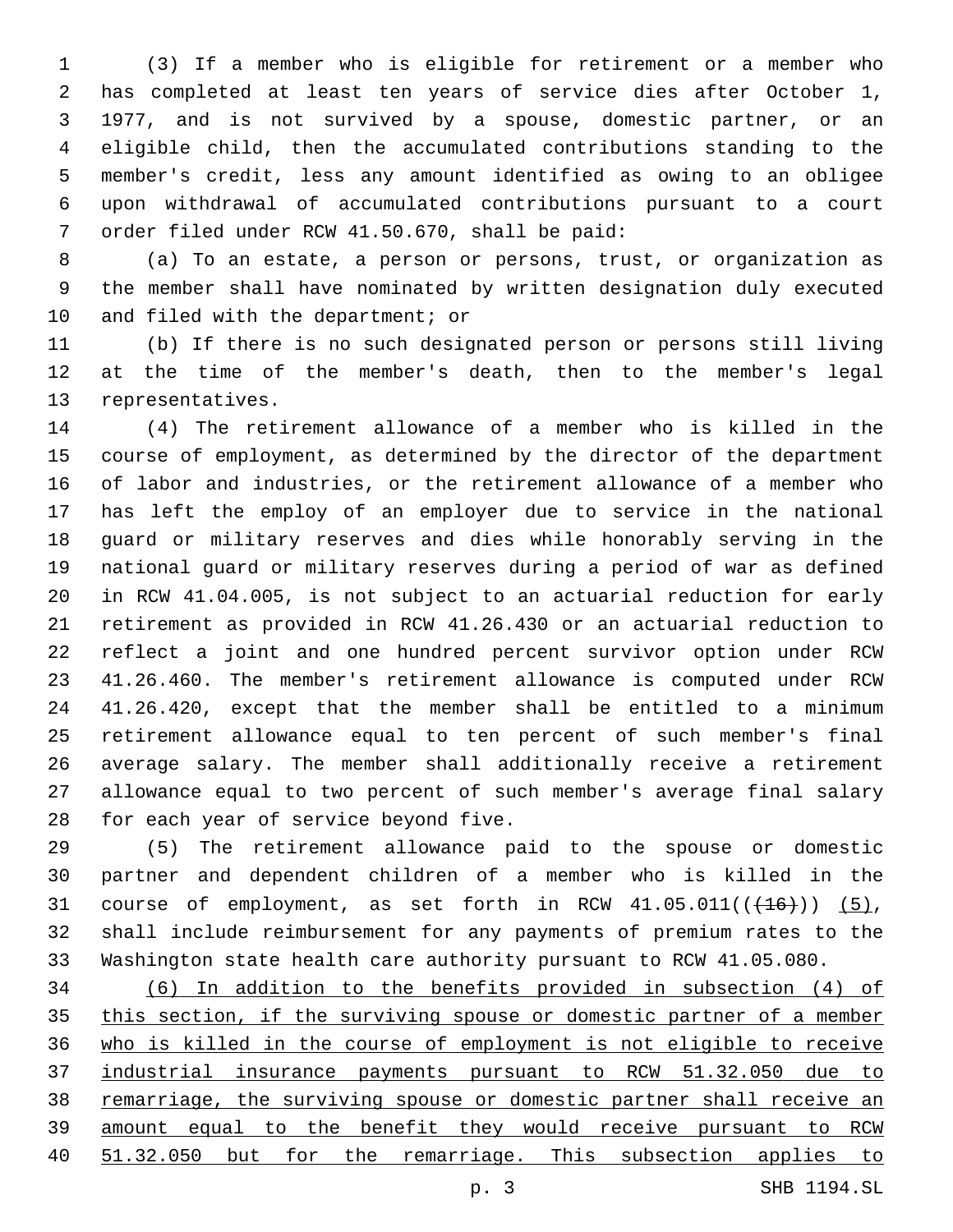surviving spouses and domestic partners whose benefits pursuant to RCW 51.32.050 were suspended or terminated due to remarriage prior to 3 the effective date of this section. The monthly payments to any surviving spouse or domestic partner who received a lump sum payment pursuant to RCW 51.32.050 shall be actuarially reduced to reflect the 6 amount of the lump sum payment.

 **Sec. 2.** RCW 43.43.285 and 2010 c 261 s 7 are each amended to 8 read as follows:

 (1) A two hundred fourteen thousand dollar death benefit shall be paid to the member's estate, or such person or persons, trust or organization as the member shall have nominated by written designation duly executed and filed with the department. If there be no such designated person or persons still living at the time of the member's death, such member's death benefit shall be paid to the member's surviving spouse or domestic partner as if in fact such spouse or domestic partner had been nominated by written designation, or if there be no such surviving spouse or domestic partner, then to 18 such member's legal representatives.

 (2)(a) The benefit under this section shall be paid only where death occurs as a result of (i) injuries sustained in the course of employment; or (ii) an occupational disease or infection that arises naturally and proximately out of employment covered under this chapter. The determination of eligibility for the benefit shall be made consistent with Title 51 RCW by the department of labor and industries. The department of labor and industries shall notify the department of retirement systems by order under RCW 51.52.050.

 (b) The retirement allowance paid to the spouse or domestic partner and dependent children of a member who is killed in the 29 course of employment, as set forth in RCW  $41.05.011((\left\lbrace 46 \right\rbrace))$  (5), shall include reimbursement for any payments of premium rates to the Washington state health care authority under RCW 41.05.080.

 (3)(a) Beginning July 1, 2010, and every year thereafter, the department shall determine the following information:

 (i) The index for the 2008 calendar year, to be known as "index 35 A";

 (ii) The index for the calendar year prior to the date of 37 determination, to be known as "index  $B''$ ; and

(iii) The ratio obtained when index B is divided by index A.